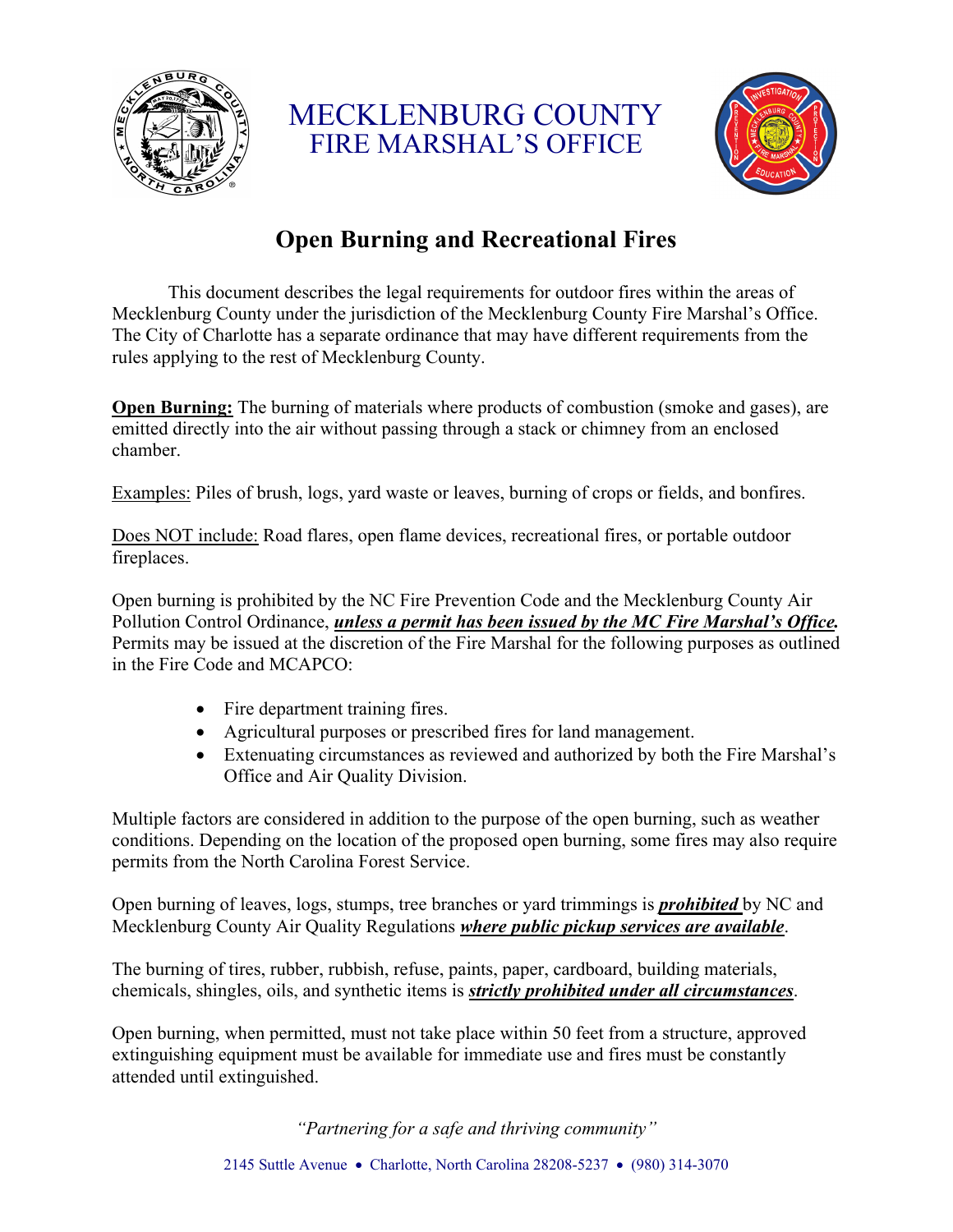

MECKLENBURG COUNTY FIRE MARSHAL'S OFFICE



**Recreational Fire:** a fire started for religious, ceremonial, cooking, or warmth purposes. It can be no larger than 3 feet in diameter and 2 feet in height.

Examples: Campfires or fires for the purposes above in handmade fire pits.

Does NOT include: Outdoor fireplaces, portable outdoor fireplaces, barbecue grills or pits.

### *Recreational fires are not considered open burning, and no permit is required.*

- Fires must be located greater than 25 feet from a structure or combustible material.
- Fires must be constantly attended until the fire is extinguished.
- Approved extinguishing equipment must be available for immediate use. Approved extinguishing equipment includes a garden hose (connected to a water supply and ready for use), a properly maintained fire extinguisher with a minimum rating of 4A, water truck, adequate dirt, and sand to completely smother the fire and shovels.

**Portable Outdoor Fireplaces:** These are portable, outdoor solid fuel burning fireplaces that may be constructed of steel, concrete, clay, or other noncombustible material. They may be open in design, such as small metal fire pits, or may be equipped with a hearth opening and chimney or chimney opening. Outdoor fireplaces have similar design characteristics but are not portable.

Examples: Commercially manufactured fire pits, chimneys, etc.

Does NOT include: Fixed outdoor fireplaces, campfires, hand-dug fire pits.

## *Portable outdoor fireplaces are not considered open burning, and no permit is required*.

- Like all other fires, portable outdoor fireplaces must be attended until the fire is extinguished, and approved extinguishing equipment must be available for immediate use.
- Portable outdoor fireplaces may only be operated at least 15 feet from a structure or combustible material, except at one- and two-family dwellings.

## **Frequently Asked Questions**

**Q1:** I have a metal barrel and would like to burn sticks, leaves and other natural debris from my yard, is this allowed?

**A1:** The size and construction of the barrel is not so much the issue, as what is being burned in this container *and for what reason?*

*"Partnering for a safe and thriving community"*